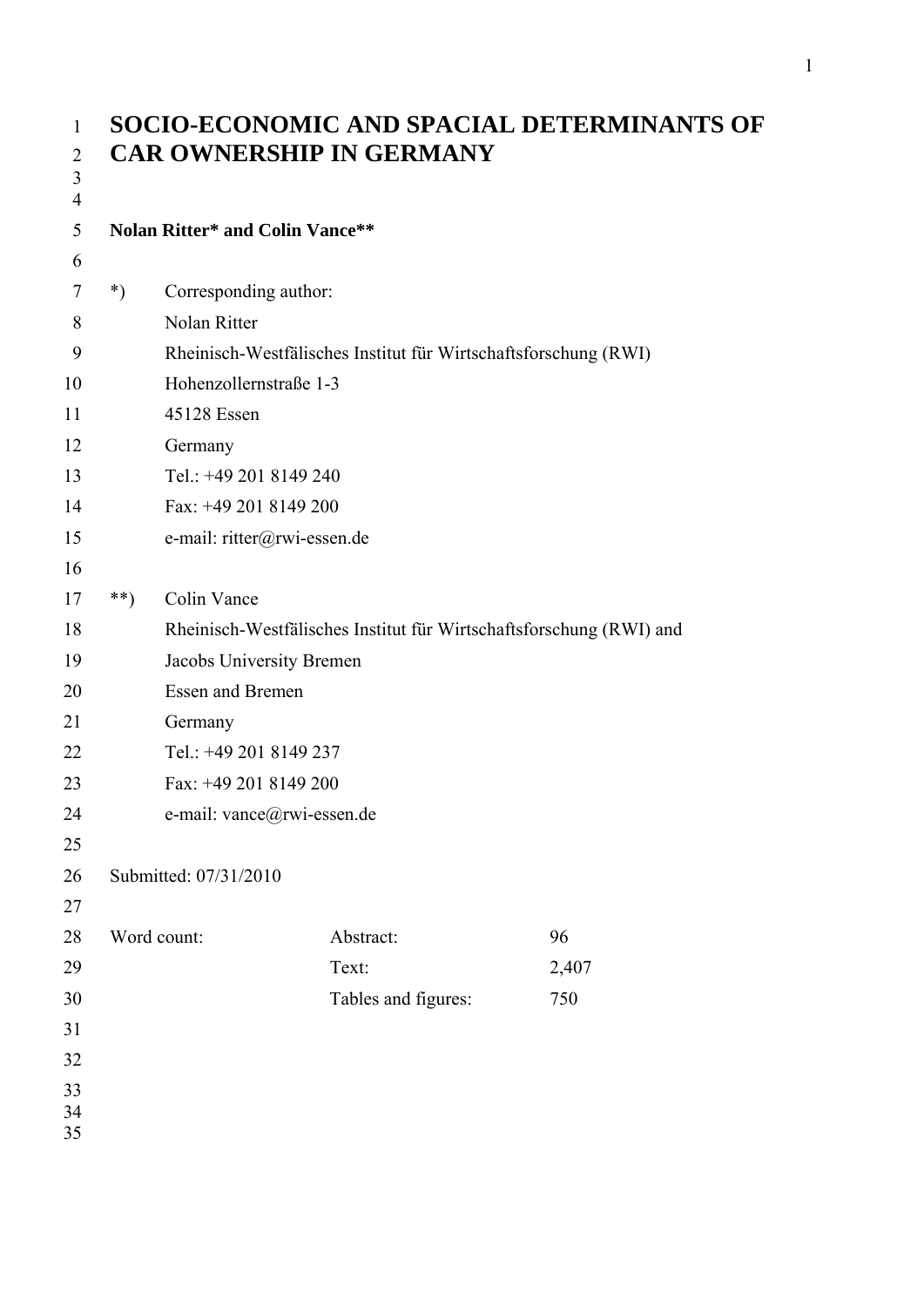### 1 **ABSTRACT**

2 3 4 5 Drawing on disaggregate household data from Germany, this study analyzes the determinants of automobile ownership, focusing specifically on the role of the spatial configuration and socio-economic attributes of the neighborhood in which the household resides. To this end, we employ an unordered multinomial logit model, which, following Baht and Pulugurta *(1)*, is

6 consistent with global utility maximization on behalf of the individual household. The

7 estimated model explores several determinants of car ownership over which policy makers

- 8 have direct leverage, including the price for fuel, the price of fare and the supply of public
- 9 transit.

#### 10 **1. INTRODUCTION**

11 In Germany, as elsewhere in the industrialized world, the demand for car ownership has

- 12 grown substantially in the last decades, with the number of registered cars per resident
- 13 increasing by over 25% between 1990 and 2005 *(2)*. Understanding the determinants of this
- 14 trend has emerged as a major priority within the scientific and policy arenas given the range
- 15 of externalities associated with the automobile, including air and noise pollution as well as
- 16 congestion and accidents on the public roadways. One potentially important factor impacting
- 17 a household's car ownership decision is the spatial configuration and socio-economic
- 18 attributes of the neighborhood in which it resides. The hypothesis of a link between
- 19 neighborhood attributes and car ownership has far-reaching implications for transport and

20 land-use policy, as its verification would avail a broad palette of options that encourage

21 households to reassess their dependence on the automobile.

22

23 Much of the recent empirical work on automobile ownership has drawn on disaggregate data

24 to focus on the role of household characteristics, including income and demographic

- 25 composition. Whelan *(3)*, for example, undertakes a detailed analysis of both household
- 26 income and demographic structure, finding both factors to be important predictors of the
- 27 number of cars owned. Other issues covered in this research include the impact of
- 28 employment status *(4-6)*, the costs of car acquisition *(7)*, the influence of car-sharing *(8)*, and
- 29 the number of household members with a driver's license *(2)*. A relatively smaller body of
- 30 work has addressed the impact of urban form on car ownership. Studies in this vein include
- 31 Potoglou's *(9)* analysis of the effect of neighborhood characteristics on the type of vehicle
- 32 owned, and Bento et al.'s investigation *(10)* of city shape, the supply of public transit, and
- 33 other aspects of urban spatial structure. As with the larger body of work examining the link
- 34 between urban form and mobility more generally, this research tends to draw on data from
- 35 North America, and there have been few investigations of this issue in the European context.
- 36
- 37 The German pattern of car ownership is of particular interest because, as Europe's largest car
- 38 market, the country is a major source of transport emissions, accounting for some 19% of the

39 EU-15 total in 2005 *(11)*. Moreover, the German government has for many years pursued

- 40 policies that combine high fuel taxes with land use planning measures to reduce automobile
- 41 dependency. In 1993, the government legally codified the concept of "decentralized concentration" into its regional planning guidelines *(12)*, and since that, several German cities
- 42 43 have adopted urban planning models predicated on "compact" development *(13)*.
- 44

45 Nevertheless, the efficacy of particular measures associated with such development has rarely

- 46 been subjected to empirical scrutiny. Drawing on household level data, the present study aims
- 47 to fill this void with a multinomial logit analysis of car ownership in Germany. The estimated
- 48 model highlights several determinants of car ownership over which policy makers have direct
- 49 leverage, including the price for fuel, the price of fare and the supply of public transit.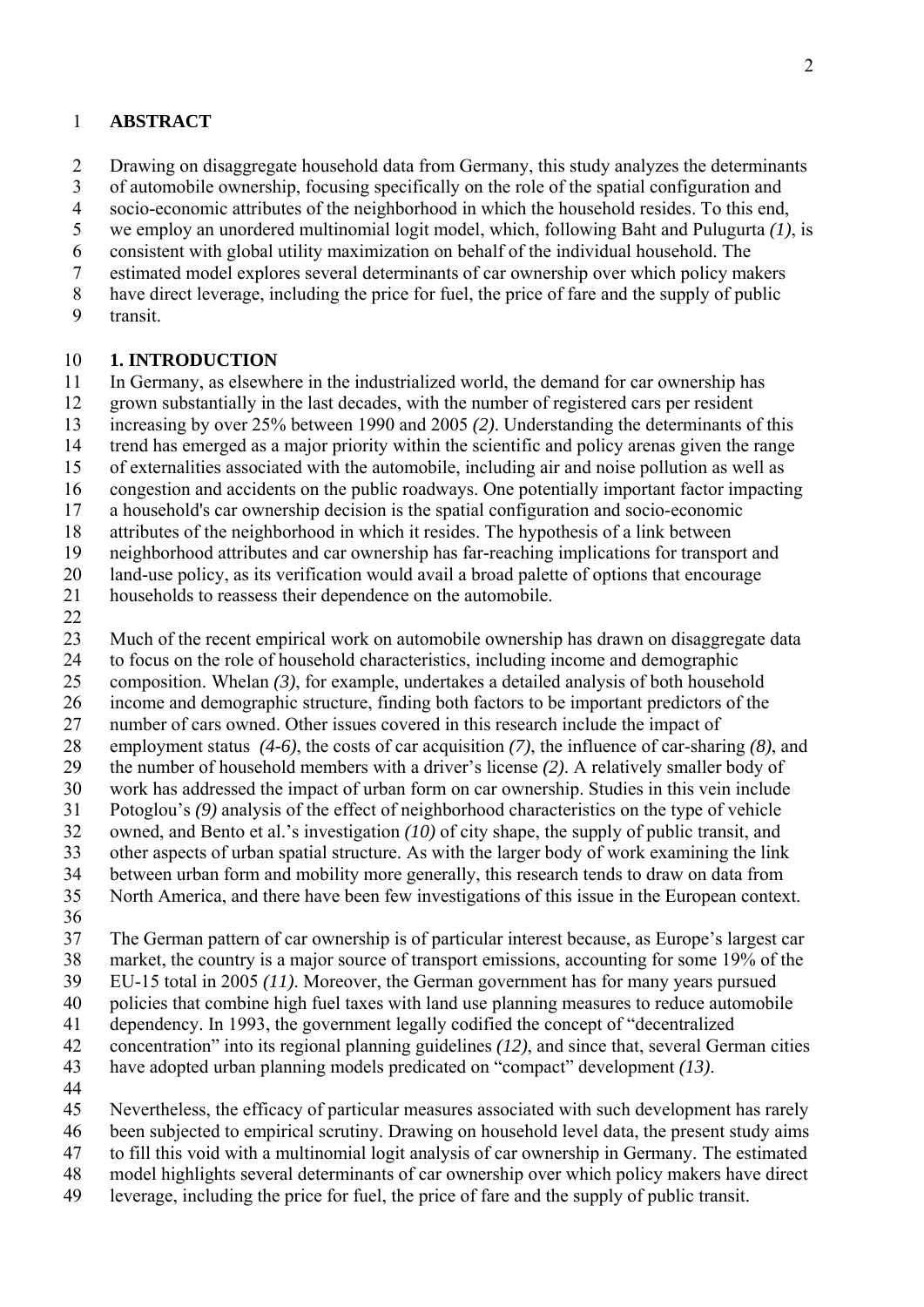### 1 **2. DATA**

2 The household data used in this research is drawn from the German Mobility Panel *(14)*, an

3 ongoing travel survey that was initiated in 1994. The panel is organized in overlapping

4 waves, each comprising a group of households surveyed for a period of up to three

- 5 consecutive years. All households that participate in the survey are requested to fill out a
- 6 questionnaire eliciting general household information, person-related characteristics, and
- 7 relevant aspects of everyday travel behavior. We augmented this dataset with information on
- 8 population density measured at the county level, which was obtained from the German
- 9 Federal Statistical Office's public online database *(15)* and merged in using a countyidentifier.
- 10 11

12 13 14 15 The data used in this paper cover thirteen years, spanning 1996 through 2008. The resulting sample includes 5,675 households, 1,856 of which appear one year in the data, 1,281 of which appear two years and 2,538 of which appear three consecutive years. Altogether, the data contains 12,032 observations.

16

| # cars                   | number of cars in household                      | 1.118  | 0.719 |
|--------------------------|--------------------------------------------------|--------|-------|
| $#$ of retired           | number of retired in household                   | 0.493  | 0.705 |
| $#$ of full time workers | number of full time workers in household         | 0.678  | 0.704 |
| $#$ of part time workers | number of part time workers in household         | 0.259  | 0.458 |
| $#$ of children          | number of children in household                  | 0.437  | 0.827 |
| # of licenses            | household members with driving licenses          | 1.560  | 0.843 |
| monthly net income       | monthly net income in 1000 Euro of 2000          | 2.095  | 0.788 |
| population density       | population density in 1000 people / $km^2$       | 0.959  | 1.098 |
| minutes                  | walking distance in minutes to nearest public    | 5.690  | 4.818 |
|                          | transport stop                                   |        |       |
| tram / subway / train    | 1 if nearest public transport station is tram /  | 0.224  | 0.417 |
| station                  | subway or train station                          |        |       |
| company car: business    | 1 if household has company car restricted to     | 0.009  | 0.096 |
| trips only               | business trips                                   |        |       |
| company car: private     | 1 if household has company car not restricted to | 0.047  | 0.212 |
| use allowed              | business trips                                   |        |       |
| fuel price               | fuel price in Euro per liter of 2000             | 1.024  | 0.122 |
| fare price               | monthly fare price in Euro of 2000               | 32.585 | 5.647 |

17 **Table 1: descriptive statistics** 

18

19 The suite of variables selected for inclusion in the model measure the socio-economic

20 attributes and the spatial characteristics that are hypothesized to influence the number of cars

21 owned. These capture the number of fulltime and part time employed, the retired and the

22 number of children in the household, its income and the number of driving licenses. In

23 addition, we control for the surrounding population density, for company cars as well as fuel

24 and fare prices. Table 1 contains the definitions and descriptive statistics of all the variables

25 used in the modeling. Note that since there are very few households owning more than three

26 27 28 cars, we analyze only four cases of car ownership: no car, one car, two cars and three or more cars.

#### 29 **3. THE ECONOMETRIC MODEL**

30 As a categorial variable, car ownership is usually analyzed using discrete choice models. Bhat

31 and Pulugurta *(1)* argue in favor of multinomial models since these are consistent with global

32 utility maximization on behalf of the household compared to ordered-response mechanisms,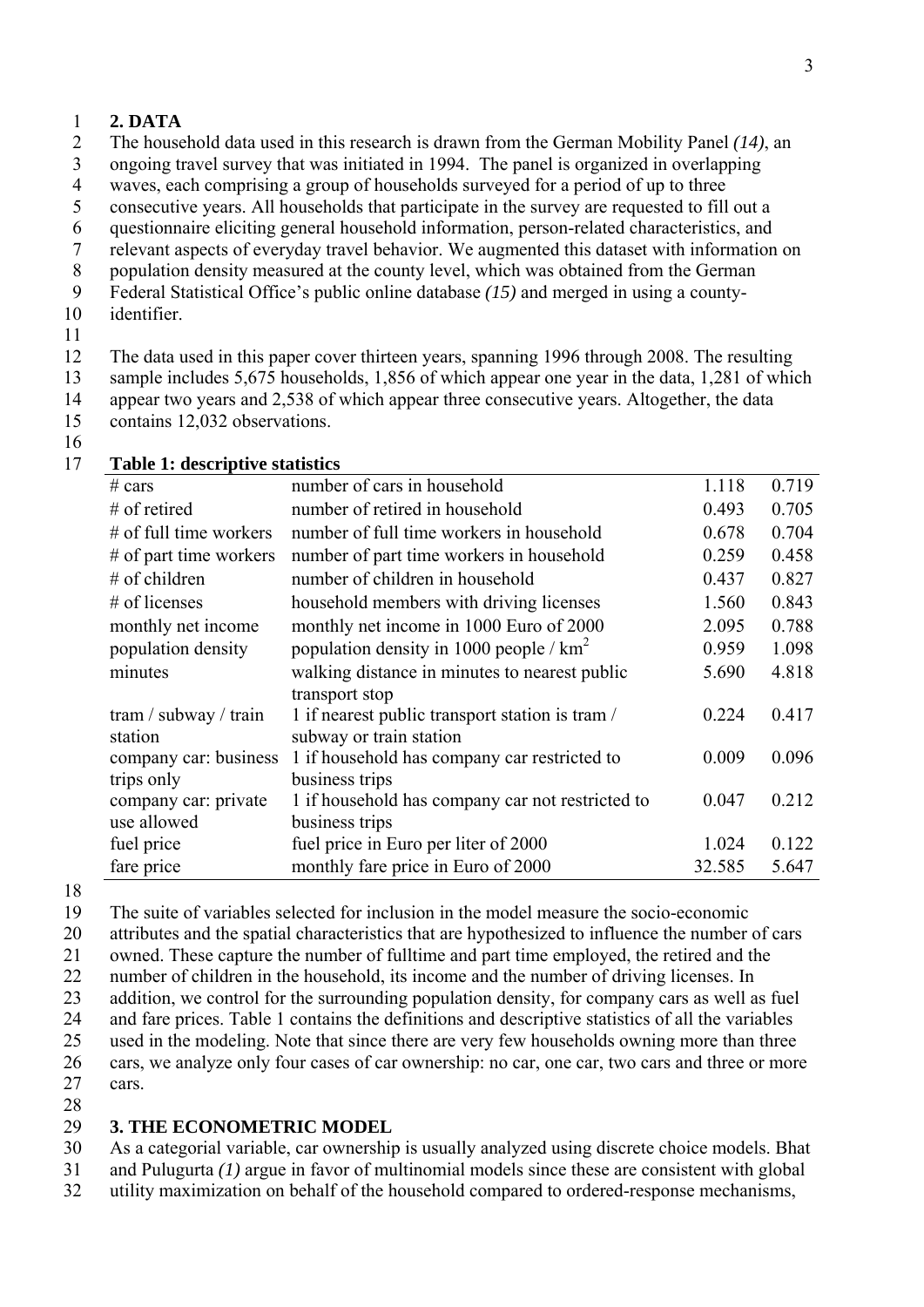- 1 e.g. the ordered probit or ordered logit. The basic idea of employing multinomial models is
- 2 that a household associates a certain level of utility with each car owned and chooses the
- 3 number of cars accordingly. It comes with the advantage that the parameters can vary
- 4 unrestricted over the categories at the expense of having to estimate more parameters
- 5 compared to the ordered case.
- 6
- 7 8 The empirical methodology proceeds by specifying a structural model describing the probability of car ownership:

$$
U_{ij} = x_i \beta_{ij} + \varepsilon_{ij}, \tag{1}
$$

- 9 where x is a vector of exogenous variables containing the socio-economic characteristics of
- 10 household i and the spatial information on the area the household is situated in (see Table 1).
- 11 12 Subscript j denotes the number of cars and  $\beta$  is the vector holding the parameters for each level of car ownership to be estimated. ε is an error term. The variable U measures the utility
- 13 associated with household i's level of car ownership j, and is therefore unobservable. We do,
- 14 however, observe the outcome with the highest level of utility in terms of the number of cars j
- 15 household i owns, which we denote by yj.
- 16

17 18 The probability that we observe a car ownership level j for household i, conditional on the regressors is then:

$$
p_{ij} = P(y_i = j) = \frac{\exp(x_i^j \beta j)}{\sum_{l=0}^{m} \exp(x_i^j \beta_l)}, n = 0, 2, 3, i = 1, ..., N. \tag{2}
$$

- 19 where P denotes probability. Multinomial logit models require a base case as a reference for
- 20 interpretation, which in our case is the single-car household. This approach makes sense,
- 21 given that the majority of German households are single-car households and it is most
- 22 interesting to know what makes households deviate from this level of car ownership.
- 23 We obtain the marginal effects (ME) by differentiating with respect to the variable of interest
- 24 k:

$$
ME_{ijk} = \frac{\partial P(y_i = j)}{\partial x_{ik}}.\tag{3}
$$

### 25 **4. RESULTS**

26 27 Table 2 gives the results from the multinomial logit regression performed for the case of 0, 2 or 3 or more cars against the base case of a single-car household. Multinomial logit models

28 always reference the results with respect to a base group. In our study, for example, if the

29 number of retired in a given household rises by one unit, then the probability of observing 2

- 30 cars is reduced by 0.437 log-odds.
- 31

32 33 34 To obtain more readily interpretable results, we calculated the marginal effects at the means of the variables using Equation 3 and present these in Table 3. In the following, all results are interpreted with respect to the base case of a single-car household.

35

36 37 First and most important, all coefficients have the right sign with the minor exception that an increase in the number of full time workers significantly increases the probability of non-car

38 households.

39

40 The quality of the estimated results confirmed, we proceed directly to the interpretation of the

- 41 policy variables. In this regard, the dataset allows for the inclusion of controls for very distinct
- 42 policy tools with strikingly different impacts as Table 3 highlights. The results confirm the
- 43 expectation that the further away the nearest public transport station, the smaller the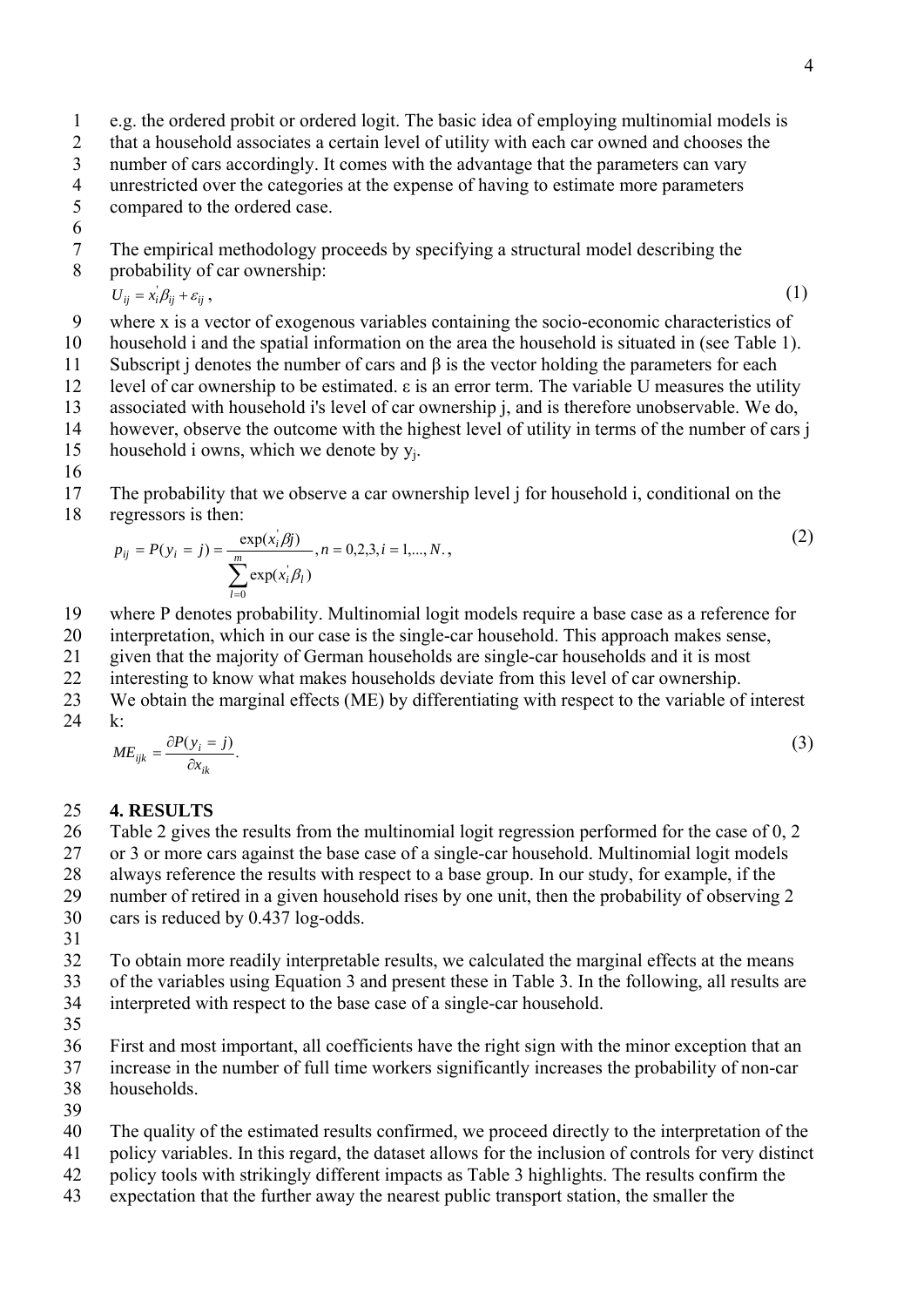- probability of having no car and the larger the probability of having more than one car. Furthermore, if the nearest station is a tram, subway or train station, the probability of having no car increases by an additional 2.3%, while at the same time the probability of owning 2 cars decreases by 5.6%. This likely reflects the fact that the average rail mounted transport station is serviced more often compared to bus stops. 1 2 3 4 5 6 7 8 9 10 11 12 13 14 15 16 17 18 19 20 21 22 On the other hand, the results suggest limited scope for exerting direct influence on car ownership via fuel or fare prices. Neither a rise in fuel nor a decrease in fare prices leads to a change in car ownership levels. But it introduces further research questions that link car ownership levels to acceptance and continued use of public transport given that fare prices are increased for the sake of financing public transport infrastructure. The final policy variables in our model concern company cars. Company cars that households are allowed to use at their discretion have an even more pronounced negative impact on car ownership levels than those reserved exclusively for business trips. Table 3 shows that the probability of possessing no car increases by nearly 52% given that a company car for business and private use is provided, while at the same time the probability of having 2 cars decreases by 16%. On the other hand, company cars restricted to business trips do not increase the probability of not owning a car, but lower the probability of a household owning 2 cars by about 12%. Therefore, policy measures such as tax laws or insurance regulation regarding company cars seem to be potentially effective tools for influencing household car ownership levels.
- 23

24 25 26 27 28 29 30 31 32 33 Apart from policy variables, we controlled for household characteristics such as the number of full and part time employed, the number of licensed drivers, income and population density of the area the household is situated. Turning first to an increase the number of part time workers, we find that the probability to observe 2 cars increases significantly by 4.2%, while it is insignificant for the other two cases. Children, on average, seem to restrict the car ownership level. For the 2 car case the impact is negative with an impact of about 1.7% per additional child, while in the 3 car case the number of children is significant from a statistical point of view but not from an economic one. The coefficient is negligibly small. In contrast, the number of licensed drivers is a strong correlate of car ownership. Each additional license in a household decreases the probability that the household owns no car by nearly 11%, while

- 34 the probability of observing 2 or 3 cars increases by 17.0% and 0.4%.
- 35

36 37 38 We also controlled for the real net household income and its square, but found that there are no diminishing returns so that each increase in monthly net income worth 1,000 Euro reduces the probability of a non car household by 13.3%, while it increases the probability to observe

- 39 2 cars by approximately 15.6%. Its impact is insignificant for the 3 car case.
- 40

41 Population density, which we employ as a proxy measure for local working, shopping or

- 42 recreational opportunities, is a significant correlate, as well. An increase in the population
- 43 density by 1,000 people per square kilometer increases the probability of non-car households
- 44 by 1.8%, while it decreases the probability of two car households by about 4.1%.
- 45

46 47 Altogether, the majority of variables included in the model are statistically highly significant for all variables and cases. But given that only very few German households possess 3 or

- 48 more cars, the coefficients for the marginal effects for this case are all relatively small.
- 49
- 50
- 51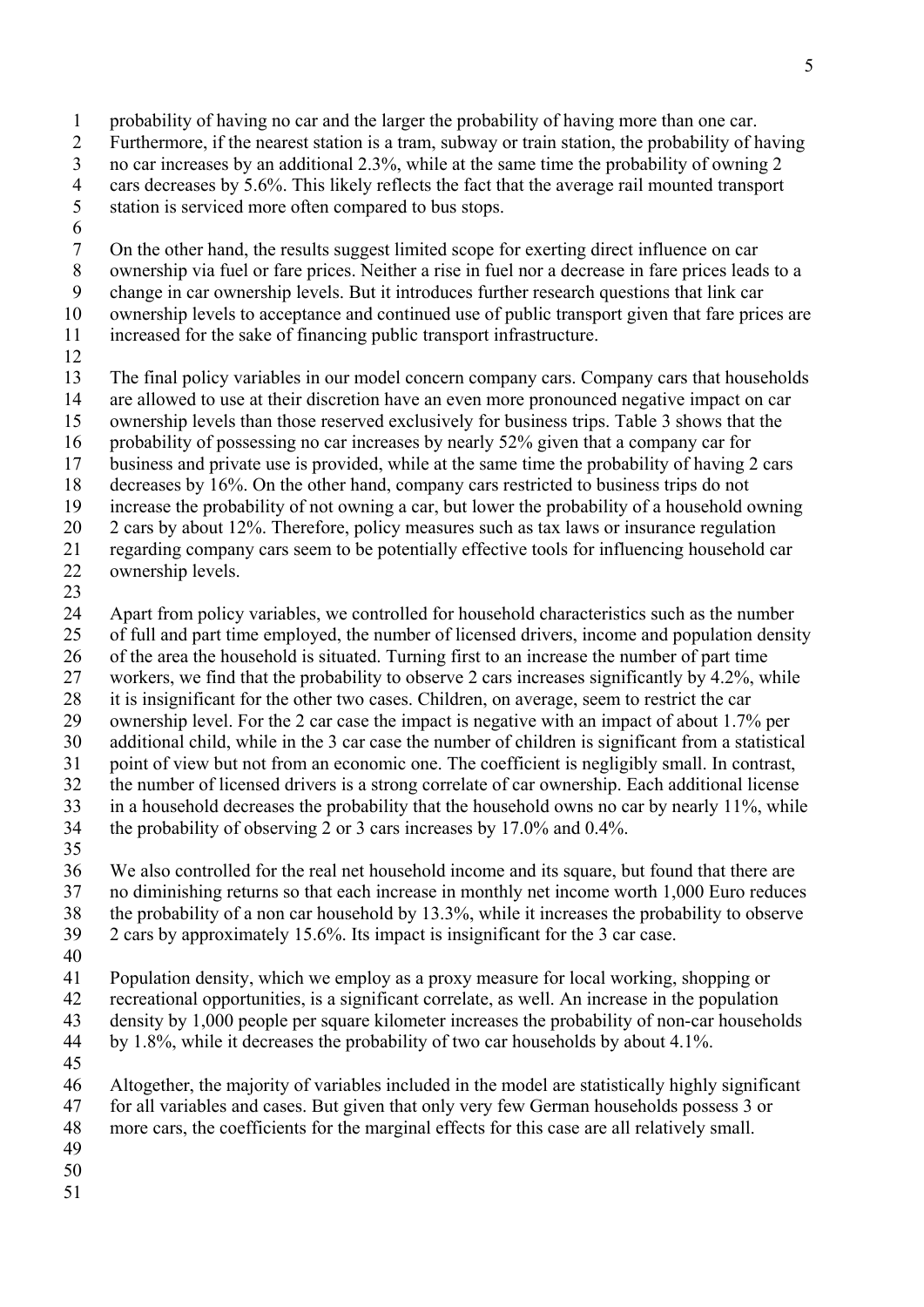|                                                                                          | number of cars   |                      |              |
|------------------------------------------------------------------------------------------|------------------|----------------------|--------------|
|                                                                                          | $\boldsymbol{0}$ | $\overline{2}$       | $3+$         |
| # of retired                                                                             | 0.141            | $**-0.437$           | $**-0.464$   |
|                                                                                          | (0.090)          | (0.084)              | (0.172)      |
| $#$ of full time workers                                                                 | $**0.311$        | $**0.221$            | $**0.424$    |
|                                                                                          | (0.119)          | (0.082)              | (0.151)      |
| $#$ of part time workers                                                                 | 0.121            | $**0.340$            | $*0.373$     |
|                                                                                          | (0.136)          | (0.085)              | (0.169)      |
| # of children                                                                            | $-0.024$         | $**-0.140$           | **-0.563     |
|                                                                                          | (0.088)          | (0.045)              | (0.110)      |
| # of licenses                                                                            | $**-2.354$       | $**1.234$            | $**2.455$    |
|                                                                                          | (0.109)          | (0.077)              | (0.146)      |
| monthly income                                                                           | $***-2.974$      | $**1.089$            | $-1.018$     |
|                                                                                          | (0.304)          | (0.353)              | (0.671)      |
| monthly income squared                                                                   | $**0.000$        | 0.000                | $**0.000$    |
|                                                                                          | (0.000)          | (0.000)              | (0.000)      |
| population density                                                                       | $**0.373$        | $**-0.307$           | $**-0.536$   |
|                                                                                          | (0.046)          | (0.045)              | (0.155)      |
| minutes                                                                                  | **-0.058         | $**0.028$            | $*$ *0.055   |
|                                                                                          | (0.012)          | (0.007)              | (0.013)      |
| tram / subway / trainstation                                                             | $**0.410$        | $**-0.466$           | $**-0.589$   |
|                                                                                          | (0.105)          | (0.102)              | (0.227)      |
| company car: business trips only                                                         | 0.702            | $***-1.751$          | $***-18.087$ |
|                                                                                          | (0.478)          | (0.338)              | (0.515)      |
| company car: private use allowed                                                         | **3.282          | $*$ <sup>2.929</sup> | $*$ *-21.945 |
|                                                                                          | (0.220)          | (0.218)              | (0.800)      |
| fuel price                                                                               | 0.735            | $-0.584$             | $-1.023$     |
|                                                                                          | (1.273)          | (1.070)              | (2.993)      |
| fare price                                                                               | $-0.002$         | 0.000                | $-0.029$     |
|                                                                                          | (0.009)          | (0.008)              | (0.019)      |
| constant                                                                                 | **3.322          | $***-5.454$          | $***-8.141$  |
|                                                                                          | (1.183)          | (1.035)              | (2.892)      |
| Standard errors in brackets. ** denotes significance at the 1%-level, * at the 5%-level. |                  |                      |              |

# 1 **Table 2: Results from Multinomial Logit Model**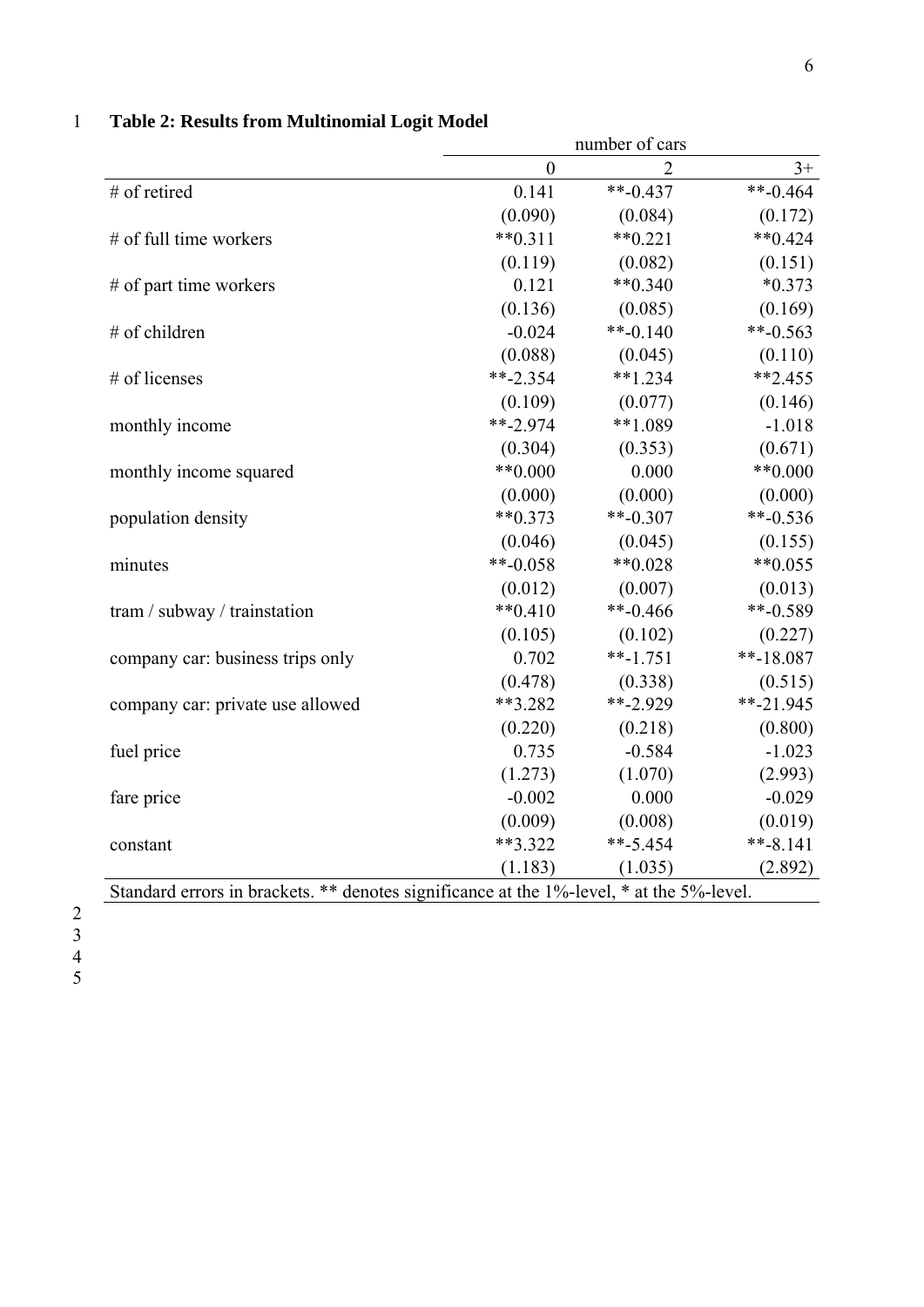#### 1 **Table 3: Marginal Effects**

|                                                                                          | number of cars |            |            |  |  |
|------------------------------------------------------------------------------------------|----------------|------------|------------|--|--|
|                                                                                          | $\overline{0}$ | 2          | $3+$       |  |  |
| # of retired                                                                             | $*0.009$       | $**-0.056$ | $* -0.001$ |  |  |
|                                                                                          | (0.004)        | (0.010)    | (0.000)    |  |  |
| # of full time workers                                                                   | $*0.012$       | $*0.026$   | $*0.001$   |  |  |
|                                                                                          | (0.005)        | (0.010)    | (0.000)    |  |  |
| $#$ of part time workers                                                                 | 0.003          | ** $0.042$ | 0.001      |  |  |
|                                                                                          | (0.006)        | (0.011)    | (0.000)    |  |  |
| # of children                                                                            | 0.000          | $**-0.017$ | $**-0.001$ |  |  |
|                                                                                          | (0.004)        | (0.006)    | (0.000)    |  |  |
| # of licenses                                                                            | $***-0.108$    | $**0.170$  | $**0.004$  |  |  |
|                                                                                          | (0.008)        | (0.010)    | (0.001)    |  |  |
| monthly income                                                                           | $**-0.133$     | $**0.156$  | $-0.002$   |  |  |
|                                                                                          | (0.020)        | (0.040)    | (0.000)    |  |  |
| monthly income squared                                                                   | 0.000          | 0.000      | 0.000      |  |  |
|                                                                                          | (0.000)        | (0.000)    | (0.000)    |  |  |
| population density                                                                       | $**0.018$      | $**-0.041$ | $**-0.001$ |  |  |
|                                                                                          | (0.000)        | (0.010)    | (0.000)    |  |  |
| minutes                                                                                  | **-0.003       | $**0.004$  | $**0.000$  |  |  |
|                                                                                          | (0.001)        | (0.001)    | (0.000)    |  |  |
| tram / subway / trainstation                                                             | $**0.023$      | $**-0.056$ | $* -0.001$ |  |  |
|                                                                                          | (0.006)        | (0.010)    | (0.000)    |  |  |
| company car: business trips only                                                         | 0.053          | $**-0.121$ | $**-0.002$ |  |  |
|                                                                                          | (0.041)        | (0.011)    | (0.000)    |  |  |
| company car: private use allowed                                                         | $**0.517$      | $**-0.161$ | **-0.005   |  |  |
|                                                                                          | (0.043)        | (0.007)    | (0.001)    |  |  |
| fuel price                                                                               | 0.035          | $-0.078$   | $-0.002$   |  |  |
|                                                                                          | (0.055)        | (0.134)    | (0.005)    |  |  |
| fare price                                                                               | 0.000          | 0.000      | 0.000      |  |  |
|                                                                                          | (0.000)        | (0.001)    | (0.000)    |  |  |
| Standard errors in brackets. ** denotes significance at the 1%-level, * at the 5%-level. |                |            |            |  |  |

<sup>3</sup>  4 5

2

6 7 8 This article investigates the impact of socio-economic and spatial household characteristics on the level of household car ownership in Germany, with special respect to variables that are policy driven. We find evidence that the number of cars a household owns increases with the number of licensed drivers in the household, the income and the prevalence of company cars

9 for private use.

**5. CONCLUSION** 

10

11 Apart from socio-economic variables, we examined different policy measures concerning

12 infrastructure and travel cost that are hypothesized to have impact on car ownership levels.

13 The results are clear cut. Providing public transportation infrastructure reduces car ownership

14 levels significantly while increases in fuel or decreases in fare prices exhibit no impact.

15 We believe that future research on transportation especially with respect to car ownership

16 levels should draw heavily on spatial variables and should include transfer times and prices

17 for different travel modes. With these kinds of data it would be possible to advance to the core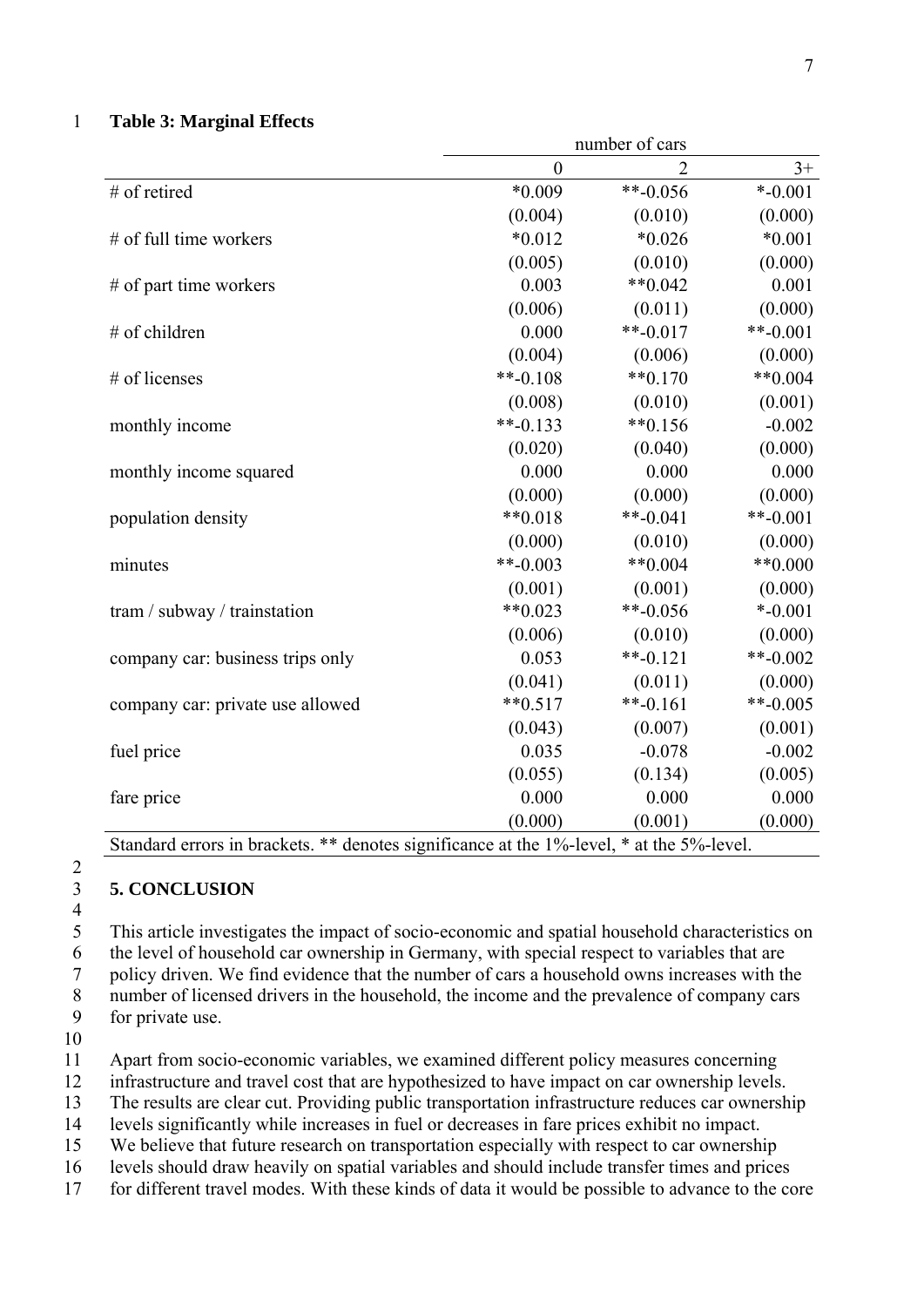of mobility concerns: to bridge distances between locations of activity under time and money constraints. 1 2

## 3

9

13

16

22

25

28

38

43

#### 4 5 **References**

- 6 7 8 *(1)* Bhat, C.R., Pulugurta, V. (1998), A comparison of two alternative behavioral choice mechanisms for household auto ownership decisions, Transportation Research Part B, 32(1), 61-75.
- 10 11 12 *(2)* Bühler, R., Kunert, U. (2008), Trends and determinants of travel behavior in the USA and Germany, Report for the Federal Ministry of Transport, Building and Urban Development, Number 70.0802/2006.
- 14 15 *(3)* Whelan, G. (2007), Modelling car ownership in Great Britain, Transportation Research Part A, 41(3), 205-219.
- 17 18 19 *(4)* Raphael, S., Rice, L. (2002), Car ownership, employment, and earnings, Journal of Urban Economics, 52, 109-130.
- 20 21 *(5)* Matas A., Raymond, J.-L., Roig J.-L. (2009), Car ownership and access to jobs in Spain, Transportation Research Part A, 43, 607-617.
- 23 24 *(6)* Baum, C.L. (2009), The effects of vehicle ownership on employment, Journal of Urban Economics, 66, 151-163.
- 26 27 *(7)* Dargay, J.M. (2001), The effect of income on car ownership: evidence of asymmetry, Transportation Research Part A, 35, 807-821.
- 29 30 31 *(8)* Prettenthaler, F.E., Steininger, K.W. (1999), From ownership to service use lifestyle: the potential of car sharing, Ecological Economics, 28, 443-453.
- 32 33 *(9)* Potoglou, D. (2008), Vehicle-type choice and neighbourhood characteristics: An empirical study of Hamilton, Canada, Transportation Research Part D, 13, 177-186.
- 34 35 36 37 *(10)* Bento, A.M., Cropper, M.L., Mobarak, A.M., Vinha, K. (2005), The effects of urban spatial structure on travel demand in the United States, The Review of Economics and Statistics, 87, 466-478.
- 39 40 41 42 *(11)* Balint, J., J. Bates, F. Dejean, A. Falconer, R. Fernandez, J. Graichen, E. Glenn, B. Gugele, A. Herold, E. Kampel, M. Khonvanskaia, O. Mizuno. *Greenhouse Gas Emission Trends and Projections in Europe 2007: Tracking Progress towards Kyoto Targets*. European Environmental Agency, 2007.
- 44 45 46 *(12)* BBR (Bundesministerium für Raumordnung, Bauwesen und Städtebau) 1993. *Raumordnungspolitischer Orientierungsrahmen. Leitbild für die räumliche Entwicklung der Bunderepublik Deutschland*. Bonn.
- 47 48 *(13)* Dresden (Landeshauptstadt Dresden). 2002. *Integriertes Stadtentwicklungskonzept.* Dresden: Stadtplanungsamt der Landeshauptstadt Dresden.
- 49
- 50 *(14)* MOP (2009), German Mobility Panel, Karlsruhe Institue of Technology, Karlsruhe.